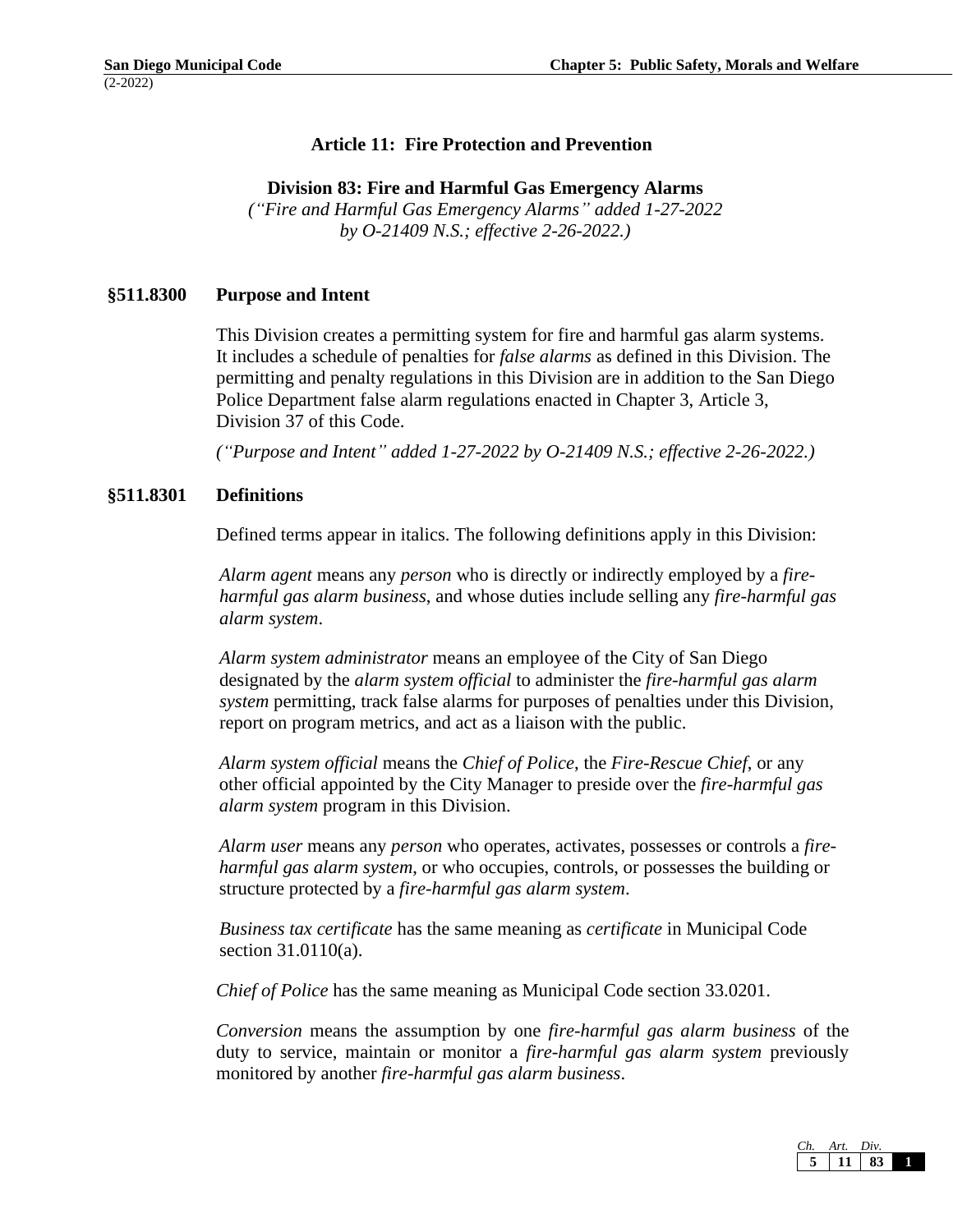*Emergency situation* means any circumstance in which there is reason to believe that: (1) there is an uncontrolled fire actively burning in or near a building or other structure; (2) there is a concentration of *harmful gas* in or near a building or other structure; or (3) there is an identifiable risk of harm to a person or property within or near a building or other structure.

*Exempt user* has the same meaning as in Municipal Code section 33.3702.

*False alarm* means any triggering of a *fire-harmful gas alarm system* that results in a response by San Diego Fire-Rescue Department personnel when an *emergency situation* does not exist. *False alarm* includes activations caused by mechanical failure, malfunction, accidental tripping, malicious tripping, misuse, or negligent maintenance by a *fire-harmful gas alarm business*, *fire-harmful gas alarm agent*, or *alarm user*. *False alarm* does not include activations caused by weather conditions, telephone line problems, water surges, water hammers, or any other factor over which the *fire-harmful gas alarm business, fire-harmful gas alarm agent*, or *alarm user* do not have direct control.

*Fire alarm system* means a *fire-harmful gas alarm system* that is designed to monitor buildings or other structures for *emergency situations* connected to uncontrolled fires and evokes a San Diego Fire-Rescue Department response when the alarm system is triggered.

*Fire-harmful gas alarm business* means any *person* engaged in the enterprise of selling, installing, maintaining, servicing, inspecting, or monitoring any *fireharmful gas alarm system*. *Fire-harmful gas alarm business* does not include the owner or property manager of an apartment complex that provides *fire-harmful gas alarm systems* in each residential unit as an amenity.

*Fire-harmful gas alarm system* means any mechanical or electrical monitoring device capable of giving, signaling, or transmitting a fire or *harmful gas* emergency alarm that, when triggered by an *emergency situation*, emits a sound or transmits a signal or message that is intended to evoke a response by the San Diego Fire-Rescue Department. *Fire-harmful gas alarm system* includes *fire alarm systems* and *harmful gas alarm systems*. *Fire-harmful gas alarm system* excludes manually activated residential alarm systems.

*Fire-Rescue Chief* means the Chief of the Fire-Rescue Department of the City of San Diego.

*Fire watch* means a *person* who is a site-specific guard for the purpose of detecting an *emergency situation*. *Fire watch* includes only those *persons* who are trained in the use of fire extinguishers, the notification to the San Diego Fire-Rescue Department of an *emergency situation*, and in the operation of the *fire alarm system*  where the *fire watch* is stationed.

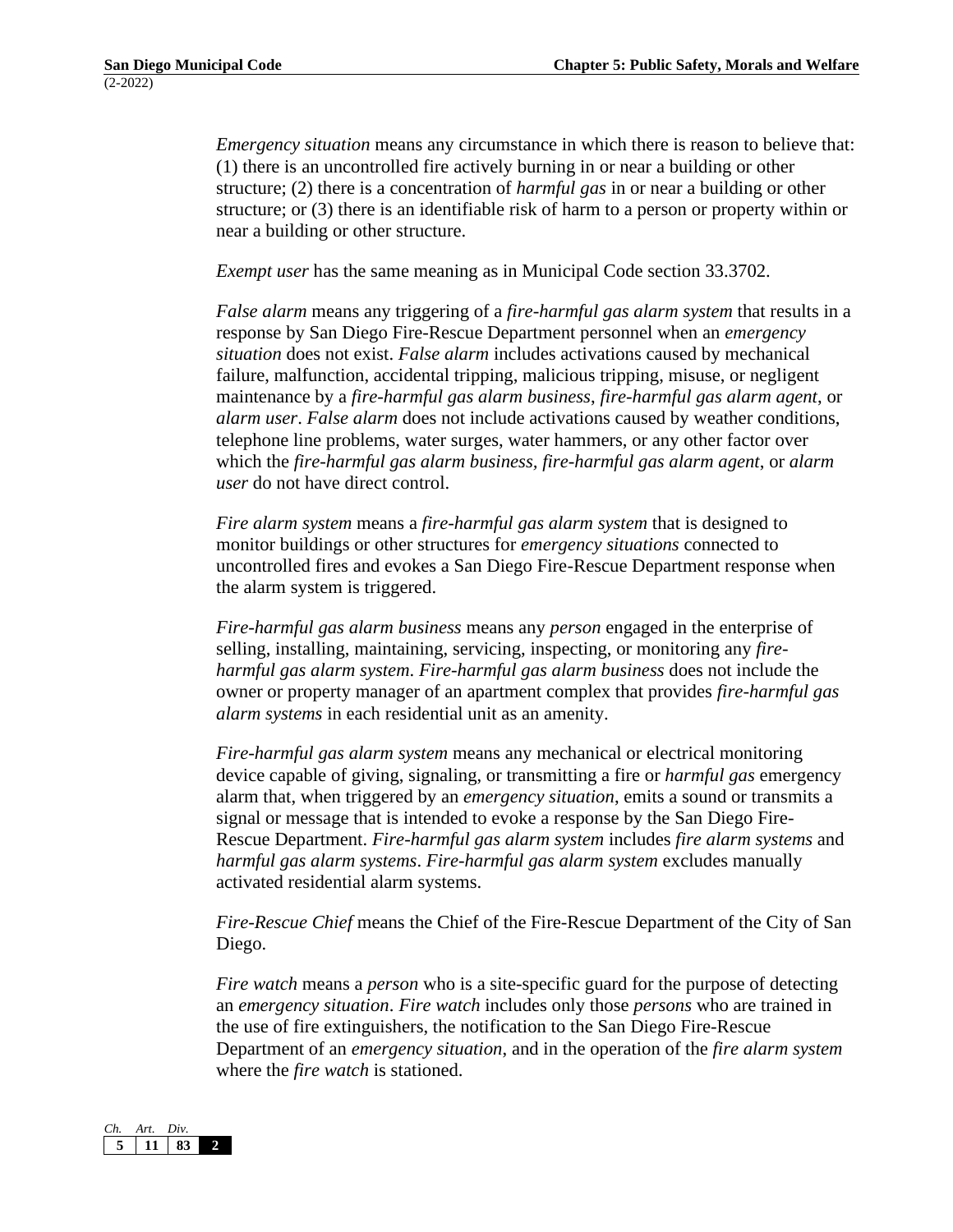*Harmful gas* means any form of gas other than smoke, ash, or dust from a fire, which is capable of causing harm to *persons* or property. For example, carbon monoxide is a *harmful gas*.

*Harmful gas alarm system* means a *fire-harmful gas alarm system* that is designed to monitor buildings or other structures for *emergency situations* connected to *harmful*  gas, and evokes a San Diego Fire-Rescue Department response when the alarm system is triggered.

*Person* has the same meaning as in Municipal Code section 11.0210.

*Sell* has the same meaning as in Municipal Code section 33.3702.

*Takeover* means the assumption by one *alarm user* of the control of a *fireharmful gas alarm system* previously controlled by another *alarm user*.

*("Definitions" added 1-27-2022 by O-21409 N.S.; effective 2-26-2022.)*

## **§511.8302 Fire-Harmful Gas Alarm Business Requirements and Responsibilities**

- (a) It is unlawful for any *person* to operate a *fire-harmful gas alarm business* without a *business tax certificate* obtained pursuant to Chapter 3 of this Code.
- (b) It is unlawful for any *person* to operate a *fire-harmful gas alarm business*  not licensed as required by the State of California.
- (c) Any *fire-harmful gas alarm business* that sells any *fire-harmful gas alarm system* shall do the following:
	- (1) Obtain an *alarm user* permit, using the *alarm user* permit application provided by the *alarm system official*, on behalf of the *alarm user* before putting the *fire-harmful gas alarm system* into service;
	- (2) Collect the *alarm user* permit application and permit fee from each *alarm user*; and
	- (3) Mail or hand deliver the completed *alarm user* permit application and permit fee to the *alarm system official* before putting the *fireharmful gas alarm system* into service.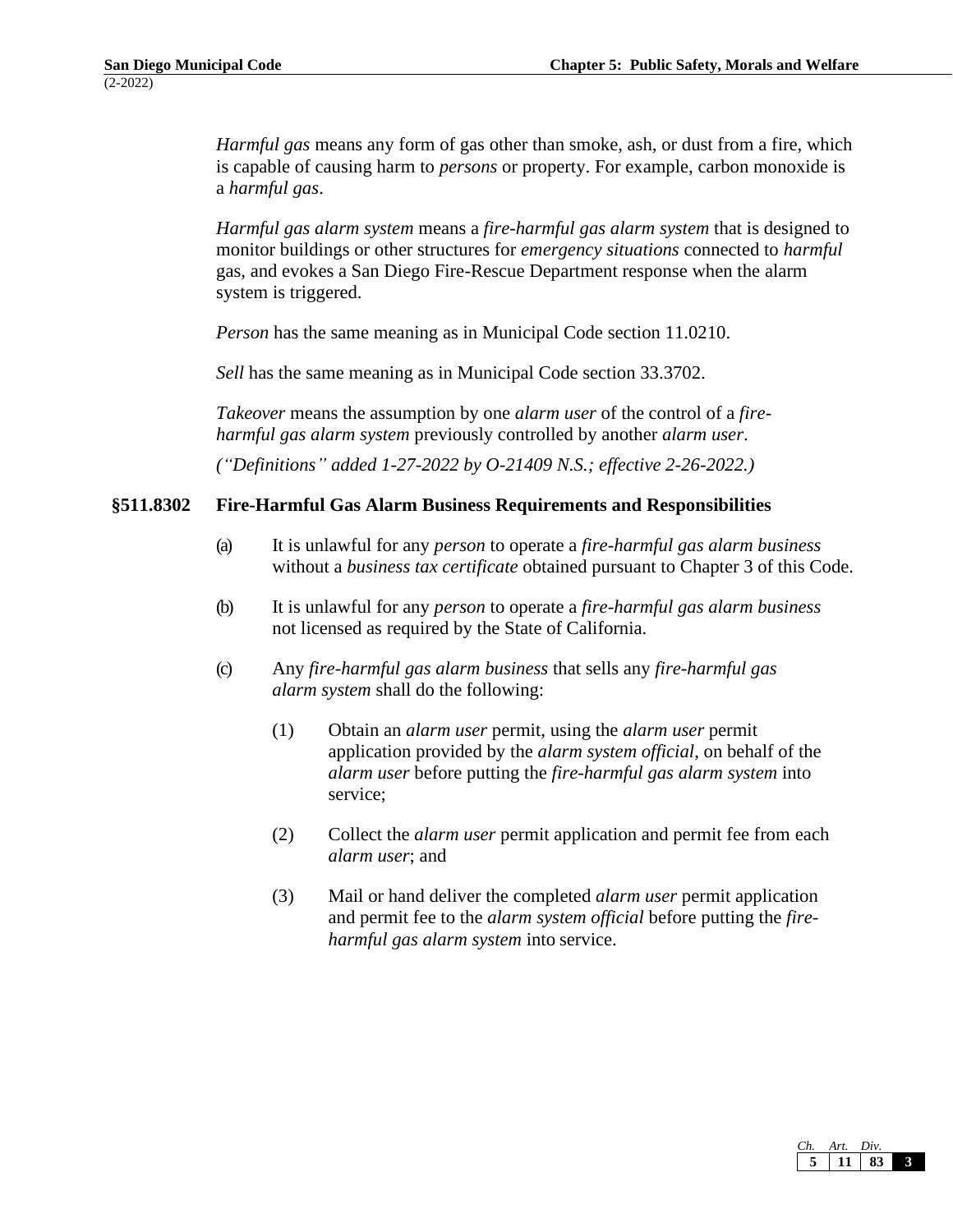(d) Any person or business that sells any *fire-harmful gas alarm system* and does not personally or through an agent install, maintain, service, inspect or monitor the *fire-harmful gas alarm system* for any location, shall provide to the purchaser at the time of the sale an alarm user permit application and certification form, as provided in Municipal Code section 511.8307. Subsection (c) does not apply to transactions covered under this subsection.

*("Fire-Harmful Gas Alarm Business Requirements and Responsibilities" added 1-27-2022 by O-21409 N.S.; effective 2-26-2022.)*

### **§511.8303 Alarm Agent Responsibilities**

An *alarm agent* shall comply with all applicable licensing or registration requirements pursuant to California law.

*("Alarm Agent Responsibilities" added 1-27-2022 by O-21409 N.S.; effective 2-26-2022.)*

## **§511.8304 Fire-Harmful Gas Alarm System Conversion**

- (a) Prior to the *conversion* of any *fire-harmful gas alarm system*, the *fireharmful gas alarm business* transferring the duty to monitor shall ensure that the *alarm user* has a valid *alarm user* permit for the *fire-harmful gas alarm system* being converted.
- (b) If the *alarm user* does not have a valid *alarm user* permit for the *fireharmful gas alarm system* being converted, the *fire-harmful gas alarm business* transferring the duty to maintain, service, inspect or monitor shall obtain the *alarm user* permit on behalf of the *alarm user*.

*("Fire-Harmful Gas Alarm System Conversion" added 1-27-2022 by O-21409 N.S.; effective 2-26-2022.)*

### **§511.8305 Fire-Harmful Gas Alarm System Takeover**

- (a) Upon any *takeover* of a *fire-harmful gas alarm system* maintained, serviced, inspected or monitored by a *fire-harmful gas alarm business*, the *fireharmful gas alarm business* shall determine whether an *alarm user* permit has been issued to the *alarm user* assuming control of the *fire-harmful gas alarm system*.
- (b) Upon a determination that an *alarm user* permit has not been issued to the *alarm user* assuming control of the *fire-harmful gas alarm system*, the *fireharmful gas alarm business* shall obtain an *alarm user* permit on behalf of the *alarm user*.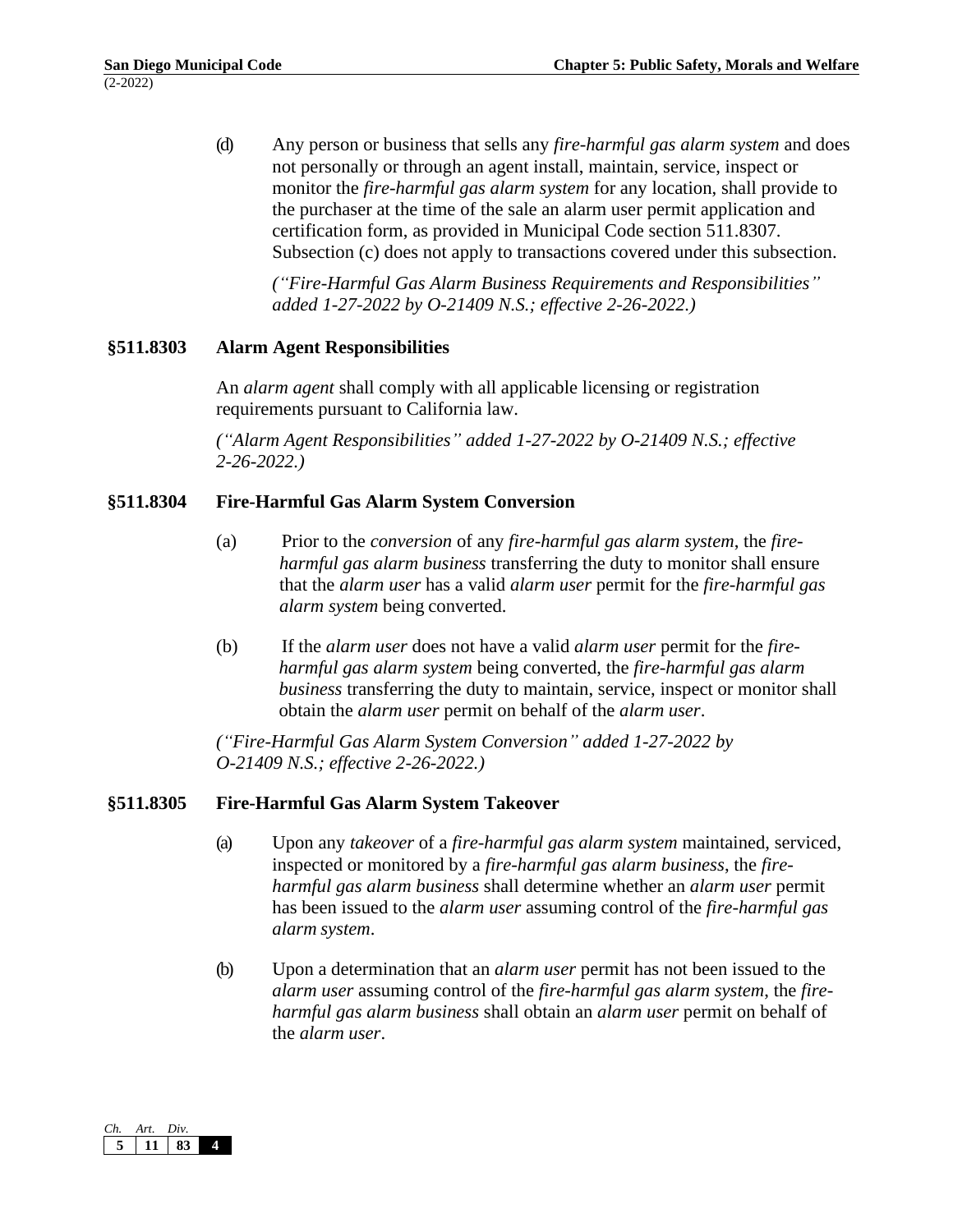(c) Nothing in this Division prohibits the *fire-harmful gas alarm business*  from recovering from an *alarm user* the amount of the *alarm user*  permit fee.

*("Fire-Harmful Gas Alarm System Takeover" added 1-27-2022 by O-21409 N.S.; effective 2-26-2022.)*

### **§511.8306 Alarm User Permit Required; Violation**

- (a) It is unlawful for any *alarm user* to operate, activate, possess or control any *fire-harmful gas alarm system* unless the *alarm user* has a current valid *alarm user* permit issued by the *alarm system official* for that *fire-harmful gas alarm system*.
- (b) Except as provided in section 511.8302, the *alarm system official* shall collect *alarm user* permit applications and permit application fees from the *alarm user.*

*("Alarm User Permit Required; Violation" added 1-27-2022 by O-21409 N.S.; effective 2-26-2022.)*

## **§511.8307 Application for Alarm User Permit**

- (a) Any *person* applying for an *alarm user* permit shall submit to the *alarm system official*, on a form provided by the *alarm system official*, a legibly written application containing the following information:
	- (1) Name, address, and telephone number of the *alarm user*  (including separate mailing address if applicable);
	- (2) Classification of the alarm location as residential or commercial;
	- (3) *Fire-harmful gas alarm system* type (such as fire or carbon monoxide;
	- (4) Area covered by *fire-harmful gas alarm system*;
	- (5) Name, address, and telephone number of the *person* authorized to respond to alarm signals and to allow access to the protected building or other structure; and
	- (6) Name, address, telephone number, City *business tax certificate*  number*,* and State license number of the *fire-harmful gas alarm business* that will monitor the *fire-harmful gas alarm system*, if any.
- (b) All fees must be paid at the time the *alarm user* permit application is filed.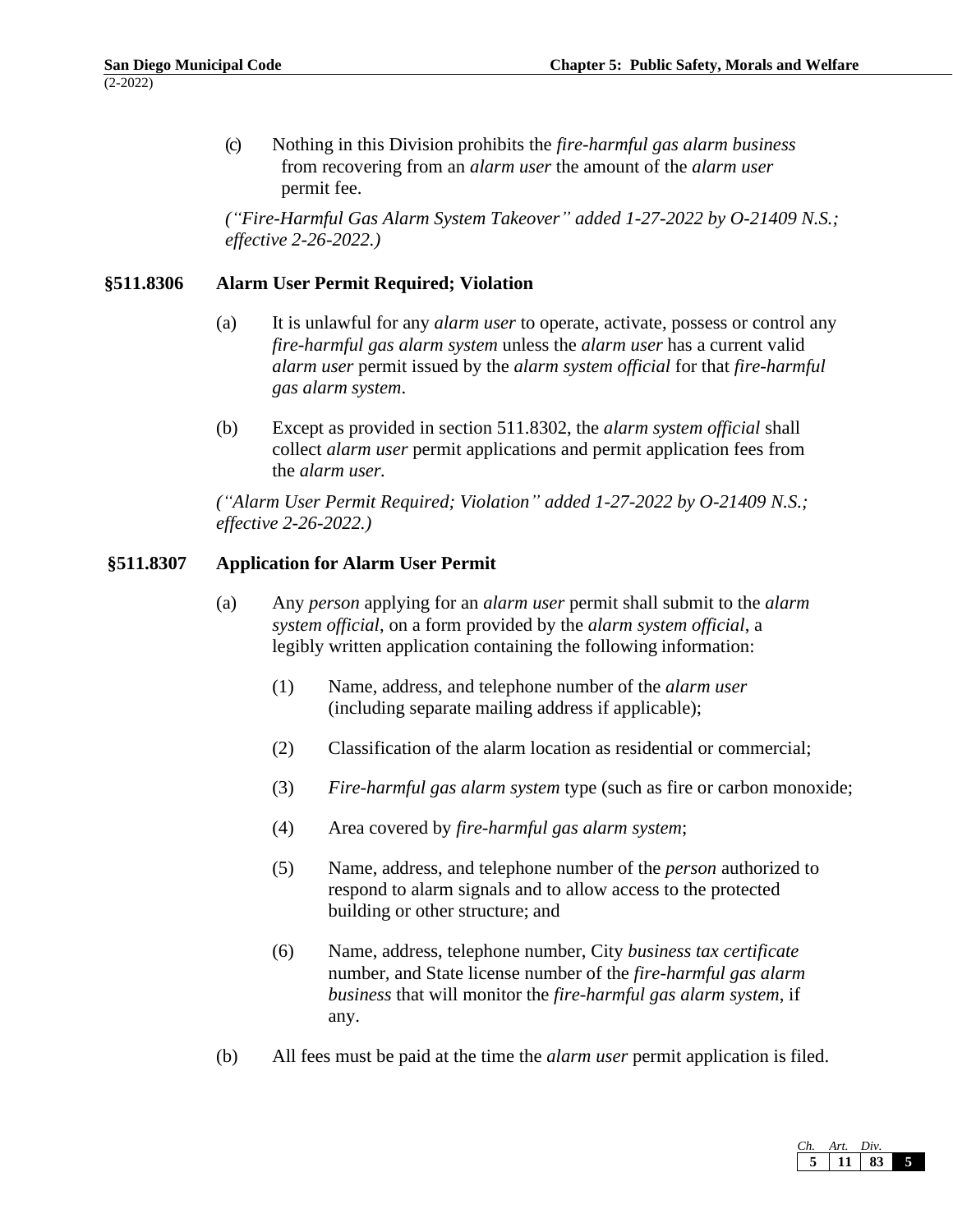- (c) Each *alarm user* permit application must be accompanied by a signed certification by the *alarm user* and *fire-harmful gas alarm business* stating the following:
	- (1) The date of the installation, *conversion*, or *takeover*, whichever is applicable;
	- (2) The name, address, telephone number, City *business tax certificate*  number, and State license number of the *fire-harmful gas alarm business* installing the *fire-harmful gas alarm system*, or performing the *conversion* or *takeover* of the *fire-harmful gas alarm system*;
	- (3) The name, address, and telephone number of the *fire-harmful gas alarm business* or *alarm agent* responsible for monitoring the *fire-harmful gas alarm system*, if any;
	- (4) That written operating instructions for the *fire-harmful gas alarm system*, including written guidelines regarding how to avoid *false alarms*, have been provided to the *alarm user* applying for the permit; and
	- (5) That the *fire-harmful gas alarm business* has provided to the *alarm user* applying for the permit all necessary information regarding the proper use of the *fire-harmful gas alarm system*, including instruction on how to avoid *false alarms*.
- (d) The *alarm system official* may deny the application for an *alarm user* permit if any of the information required pursuant to section 511.8307 is not provided.
- (e) An application will not be considered complete if, at the time the application is being considered, any penalty fees under section 511.8310 or any fines assessed to the *person* applying for an *alarm user* permit under section 511.8315 have not been paid.

*("Application for Alarm User Permit" added 1-27-2022 by O-21409 N.S.; effective 2-26-2022.)*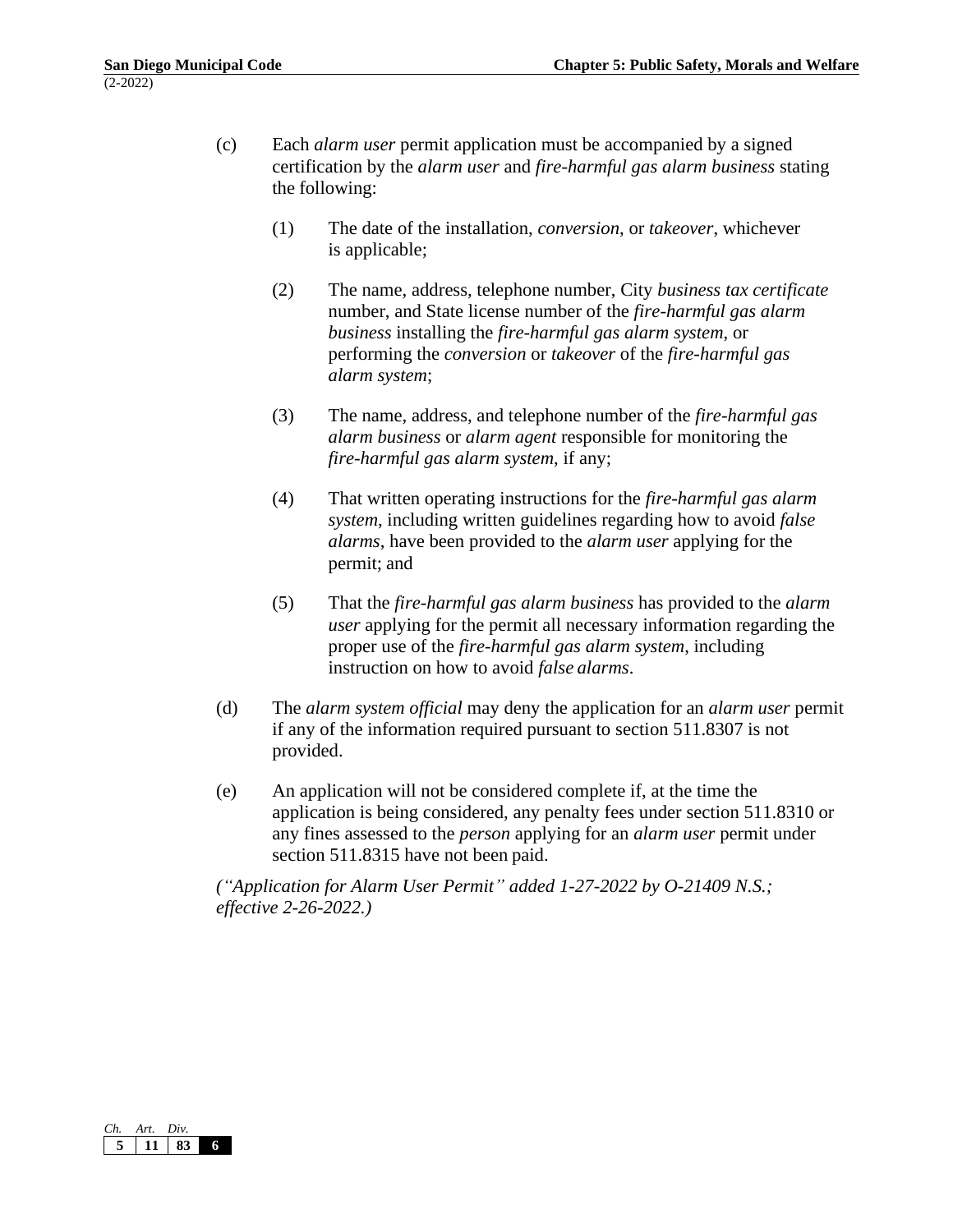### **§511.8308 Expiration of Alarm User Permits**

- (a) An *alarm user* permit shall expire on the last day of the twenty-fourth month following the issuance of the permit.
- (b) The *alarm user* is responsible to renew an *alarm user* permit prior to the permit's expiration.
- (c) The *alarm system administrator* shall notify the *alarm user* when a permit is due to expire at least thirty days before it expires.

*("Expiration of Alarm User Permits" added 1-27-2022 by O-21409 N.S.; effective 2-26-2022.)*

### **§511.8309 Alarm User Permits Not Transferable**

*Alarm user* permits shall not be transferable from one *person* to another or from one building or other structure to another.

*("Alarm User Permits Not Transferable" added 1-27-2022 by O-21409 N.S.; effective 2-26-2022.)*

#### **§511.8310 Fees and Penalties for Alarm User Permit**

- (a) Except as otherwise specifically provided in this Division, any *person*  who files an application for an *alarm user* permit shall, at the time of filing the application, pay a fee in accordance with the City Clerk's fee rate book and any outstanding penalty fee.
- (b) Any *alarm user* who does not have an *alarm user* permit and whose *fireharmful gas alarm system* generates a San Diego Fire-Rescue Department call for service will be notified in writing that he or she must obtain an *alarm user* permit. If the *alarm user* has not obtained an *alarm user* permit within 15 days after written notification by the San Diego Fire-Rescue Department, then the *alarm user* will be assessed a penalty for each San Diego Fire-Rescue Department call for service generated by his or her *fire-harmful gas alarm system* until the permit is obtained, which shall include cost recovery for the San Diego Fire-Rescue Department's response. The penalty schedule shall be kept in the City Clerk's fee rate book on file in the City Clerk's Office.

*("Fees and Penalties for Alarm User Permit" added 1-27-2022 by O-21409 N.S.; effective 2-26-2022.)*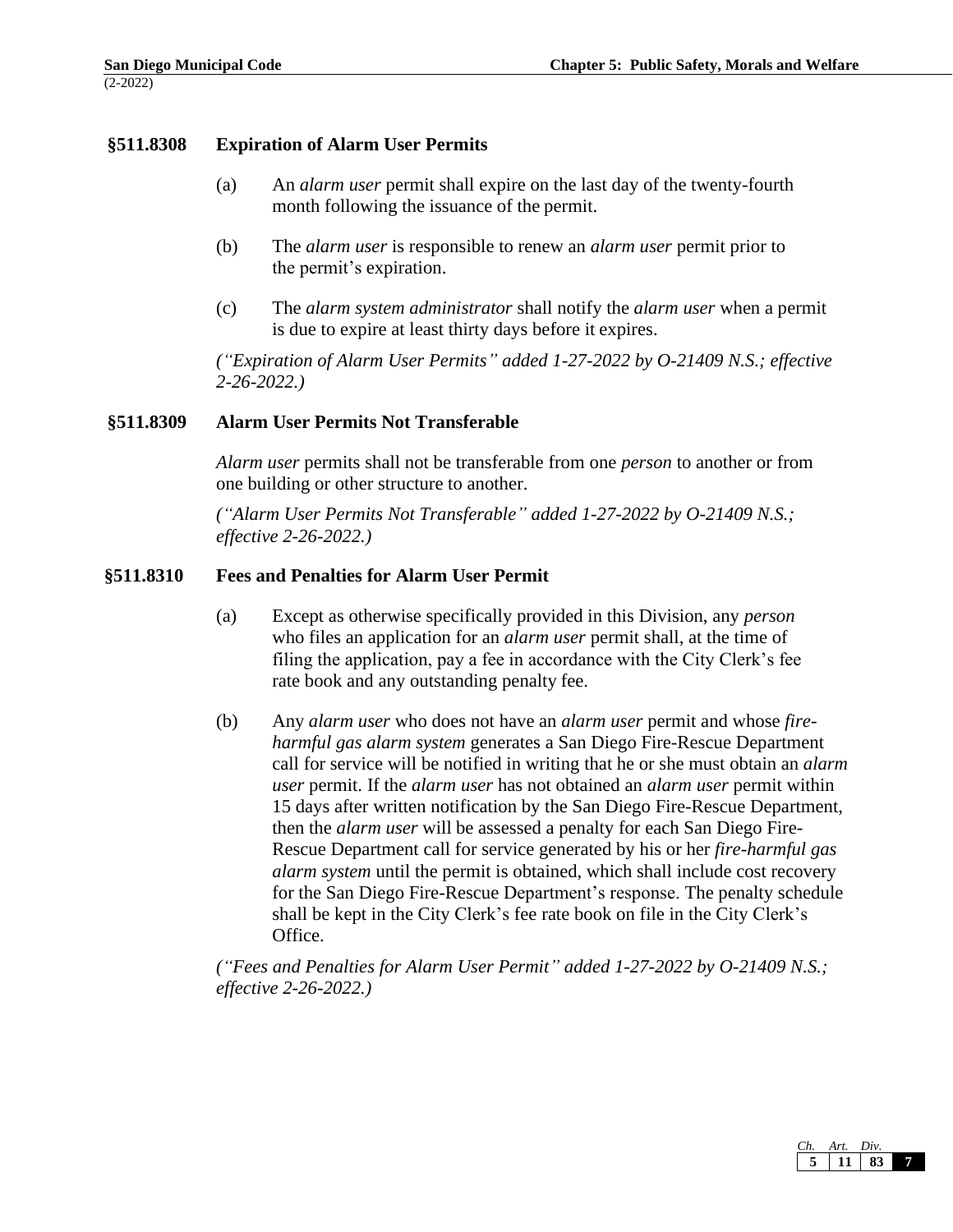### **§511.8311 Responsibility for Fire-Harmful Gas Alarm Systems in Apartments**

- (a) If an *alarm user* has multiple *fire-harmful gas alarm systems* in one building or structure, an *alarm user* permit is required for each separate system.
- (b) The tenant of a multiunit residential building or rental property whose unit contains a *fire-harmful gas alarm system* is deemed to be the *alarm user* if the *fire-harmful gas alarm system* was not provided by the owner of the multiunit residential or other rental property.
- (c) The owner of a multiunit residential or other rental property that provides a *fire-harmful gas alarm system* to tenants shall be deemed the *alarm user*.
- (d) Each *fire-harmful gas alarm system* control panel constitutes a separate alarm system and requires a separate *alarm user* permit.

*("Responsibility for Fire-Harmful Gas Alarm Systems in Apartments" added 1-27-2022 by O-21409 N.S.; effective 2-26-2022.)*

## **§511.8312 Fire-Harmful Gas Alarm System Direct Dial Prohibition**

It is unlawful for any *person* to program, install or use any *fire-harmful gas alarm system* to direct dial any emergency or "call for service" number serving the San Diego Fire-Rescue Department's Regional Communications Center.

*("Fire-Harmful Gas Alarm System Direct Dial Prohibition" added 1-27-2022 by O-21409 N.S.; effective 2-26-2022.)*

### **§511.8313 Procedures for Alarm Verification**

A *fire-harmful gas alarm business* shall, after contacting the San Diego Fire-Rescue Department, attempt to contact an *alarm user* in person, by telephone, or by other electronic means, in order to verify that the alarm signal is not false.

*("Procedures for Alarm Verification" added 1-27-2022 by O-21409 N.S.; effective 2-26-2022.)*

### **§511.8314 Revocation of an Alarm User Permit**

- (a) A violation of any of the provisions of this Division shall constitute grounds for revocation of an *alarm user* permit.
- (b) The *alarm system official* may revoke any *alarm user* permit for any *fireharmful gas alarm system* that has had *false alarms* in excess of the number permitted in section 511.8314(f).

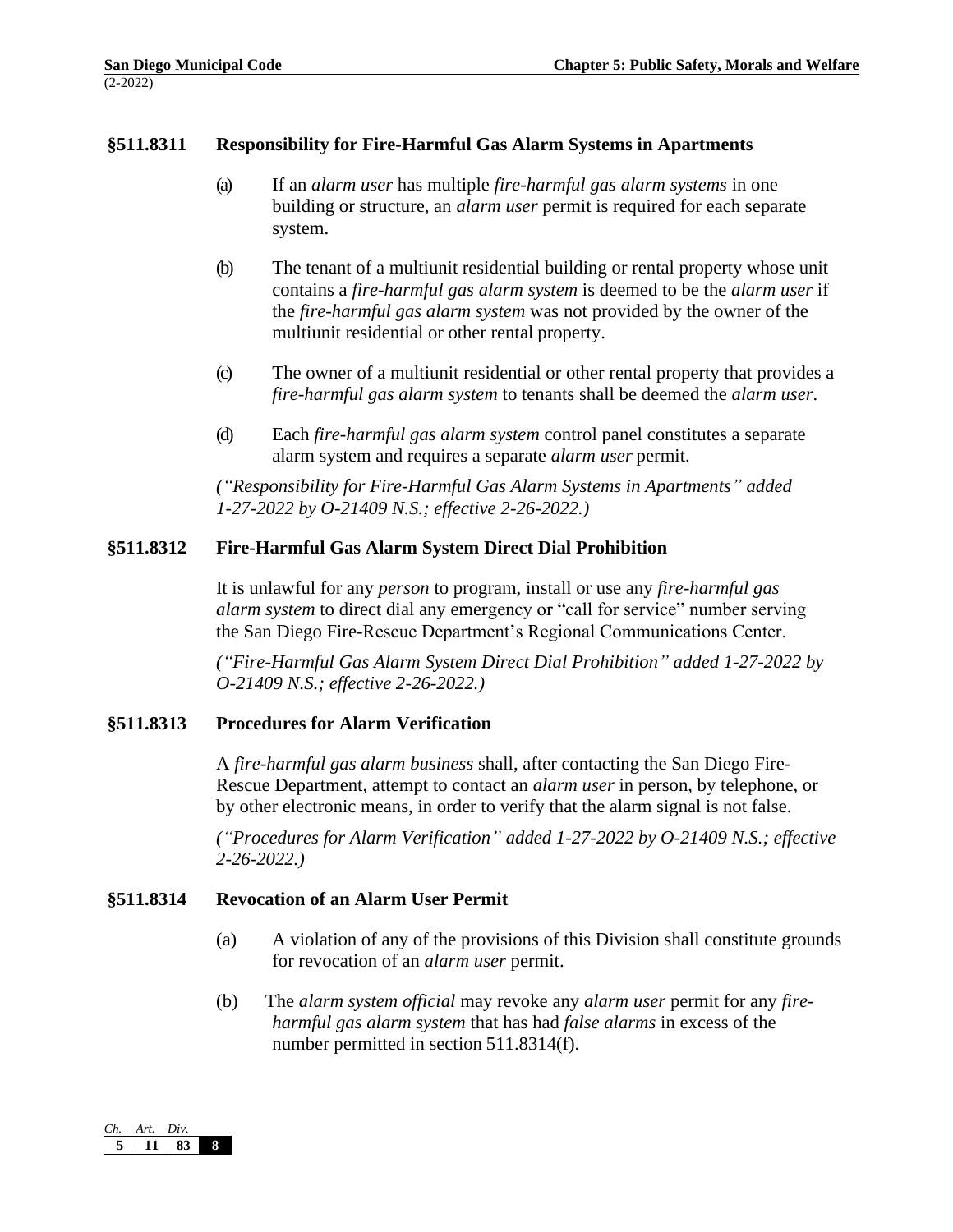- (c) The *alarm system official* will indicate on an *alarm user's* records that an alarm is false if the responding San Diego Fire-Rescue Department personnel do not find evidence that an *emergency situation* was the cause of the alarm being triggered. The *alarm system official* may amend the *alarm user's* records to indicate that the alarm was not a *false alarm* if, within ten business days of the alarm being triggered, the *alarm system official*  receives satisfactory evidence to that effect. The *alarm system official* shall issue written findings of such decision within five business days of receipt of the evidence offered.
- (d) Upon revocation of any *alarm user* permit, the *alarm system official*  will notify the holder of the permit in writing of the revocation.
- (e) The *alarm system official* shall notify the *alarm user* of the *alarm user*'s first *false alarm* by letter.
- (f) The first two *false alarms of each calendar year* for an *alarm user* holding an *alarm user* permit shall not be penalized either by a penalty or *alarm user* permit revocation. Additional *false alarms* each calendar year will be penalized according to the penalties for false fire-harmful gas alarms contained in the City Clerk's fee rate book.
- (g) An *alarm user* permit that has been revoked pursuant to this Division is not a current valid *alarm user* permit.

*("Revocation of an Alarm User Permit" added 1-27-2022 by O-21409 N.S.; effective 2-26-2022.)*

### **§511.8315 Penalties for Alarm User Permit Revocations**

- (a) An *alarm user* shall pay a penalty, according to the established rates kept in the City Clerk's fee rate book on file in the Clerk's Office, for each revocation of an *alarm user* permit and each subsequent *false alarm* San Diego Fire-Rescue Department response that *fire-harmful gas alarm system.*
- (b) A *fire-harmful gas alarm business* shall not be liable for any penalty imposed upon an *alarm user* for exceeding the permitted number of *false alarms* if the *fire-harmful gas alarm business* obtained the *alarm user*  permit on behalf of the *alarm user*.

*("Penalties for Alarm User Permit Revocations" added 1-27-2022 by O-21409 N.S.; effective 2-26-2022.)*

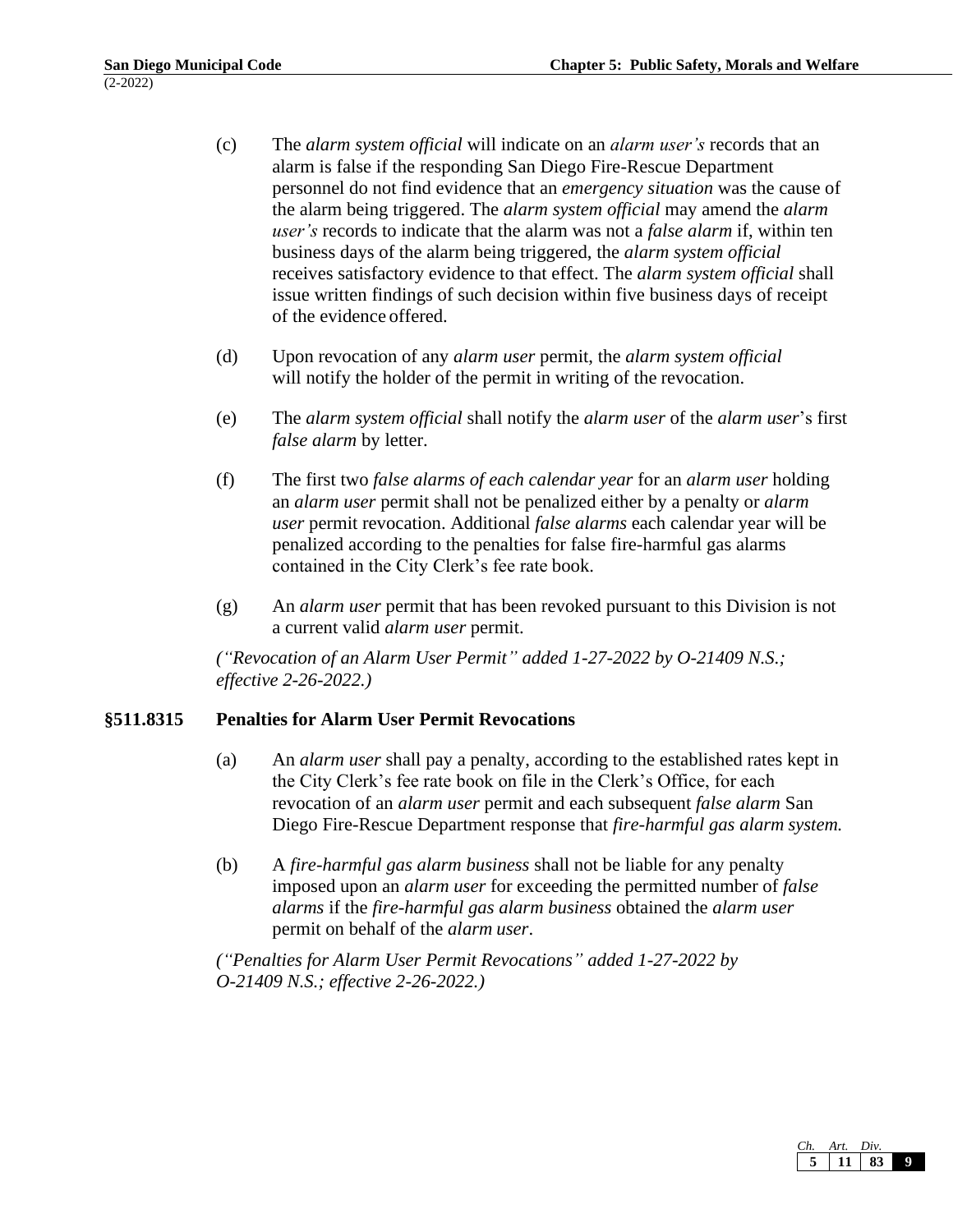### **§511.8316 Reinstatement of Revoked Permit; Alarm User Permit Appeal**

- (a) An *alarm user* whose permit has been revoked pursuant to section 511.8314 may apply for reinstatement of the permit by submitting to the *alarm system official* all penalties due pursuant to section 511.8315, and written evidence satisfactory to the *alarm system official* that the cause of the *false alarms* has been identified and corrected.
- (b) The *alarm system official* may reinstate an *alarm user* permit revoked pursuant to section 511.8314 upon the receipt of all penalties due pursuant to section 511.8315 and evidence satisfactory to the *alarm system official* that the cause of the *false alarms* has been corrected. The *alarm system official*  may also require such other conditions as may be appropriate to reinstate a revoked *alarm user* permit.
- (c) An *alarm user* may appeal a decision by the *alarm system official* to revoke the *alarm user* permit in accordance with the appeals process for Police Regulated Businesses found in Chapter 3, Article 3, Division 5 of this Code.

*("Reinstatement of Revoked Permit; Alarm User Permit Appeal" added 1-27-2022 by O-21409 N.S.; effective 2-26-2022.)*

#### **§511.8317 Use of Fire-Harmful Gas Alarm System after Permit Revocation as Public Nuisance**

- (a) The *alarm system official* may declare a *fire-harmful gas* a*larm system*  a public nuisance when all of the following conditions are present:
	- (1) The *alarm user* permit has been revoked due to *false alarms;*
	- (2) The revoked *alarm user* permit has not been reinstated;
	- (3) The cause of the *false alarms* has not been corrected;
	- (4) The *alarm user's fire-harmful gas alarm system* continues to trigger *false alarms*; and
	- (5) If revoked, the decision of the *alarm system official* to revoke the permit is not currently on appeal pursuant to Chapter 3, Article 3, Division 5 of the Municipal Code.

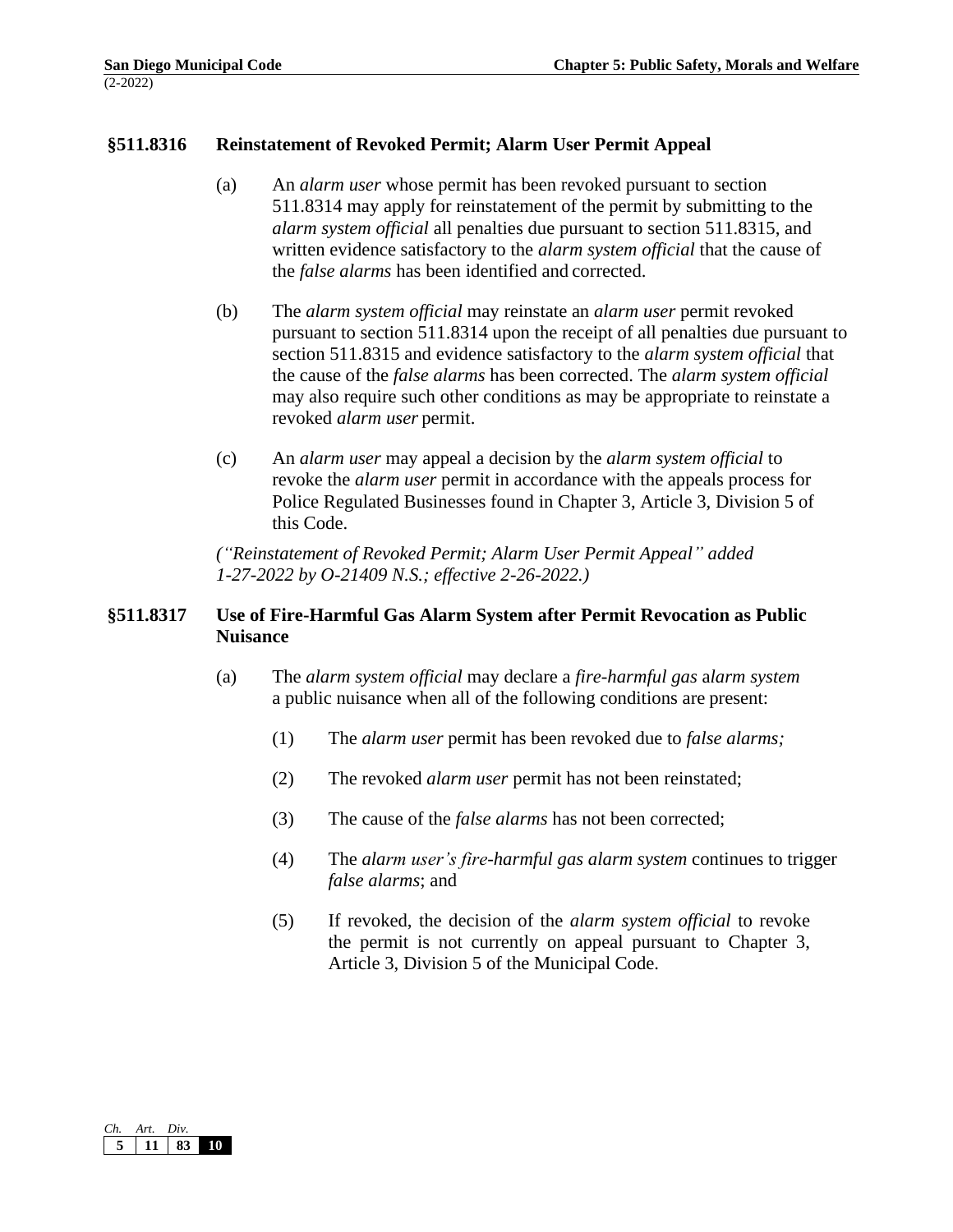(b) The *alarm system official* may remove a public nuisance designation from the *alarm user's* records when the *alarm user* permit has been reinstated and the cause of the *false alarms* has been corrected.

*("Use of Fire-Harmful Gas Alarm System after Permit Revocation as Public Nuisance" added 1-27-2022 by O-21409 N.S.; effective 2-26-2022.)*

# **§511.8318 Posting a Fire Watch**

The *alarm system official* may require an *alarm user* to post a *fire watch,* at the *alarm user's* expense, if a *fire alarm system* is unable to be repaired within 24 hours or if the lack of protection due to the alarm malfunctioning creates a life or property safety hazard. The *fire watch* shall be stationed at the building or other structure where the *false alarms* were generated.

*("Posting a Fire Watch" added 1-27-2022 by O-21409 N.S.; effective 2-26-2022.)*

### **§511.8319 Exceptions**

The regulations in this Division do not apply to:

- (1) *Persons* engaged solely in the manufacture or repair of *fire-harmful gas alarm systems* or *fire-harmful gas alarm system* components from a fixed location who do not personally or through an agent install, or monitor the *fire-harmful gas alarm system* for any location, except as provided in section 511.8302(d).
- (2) *Exempt users* as defined in section 511.8301 of this Division.

*("Exceptions" added 1-27-2022 by O-21409 N.S.; effective 2-26-2022.)*

### **§511.8320 Confidentiality of Records**

The information furnished and secured pursuant to this Division shall not be subject to public inspection except when required by local, state, or federal law.

An *alarm user* shall have access to information regarding the administration of that user's permit.

*("Confidentiality of Records" added 1-27-2022 by O-21409 N.S.; effective 2-26-2022.)*